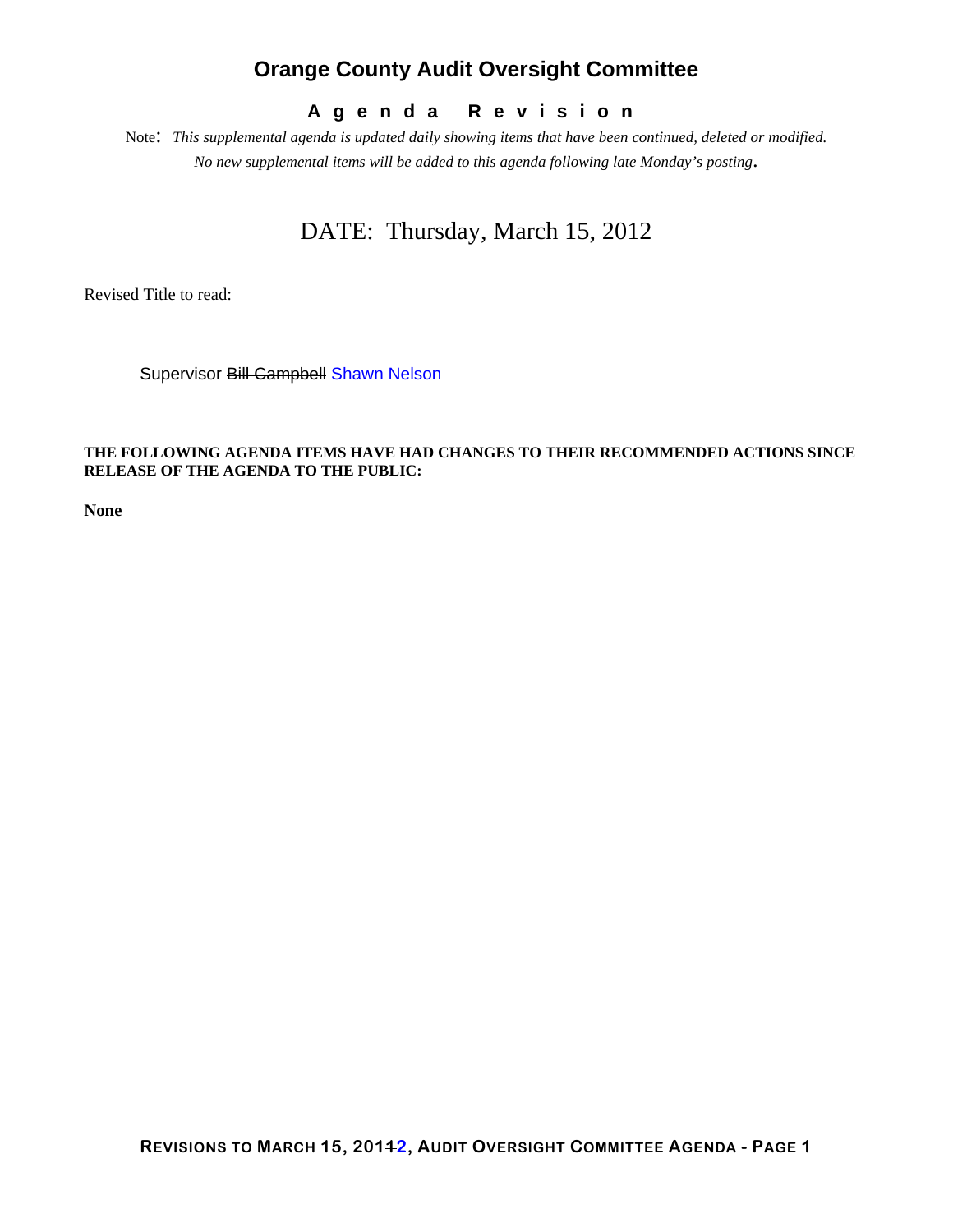# **Revised A G E N D**

REGULAR MEETING OF THE AUDIT OVERSIGHT COMMITTEE ORANGE COUNTY, CALIFORNIA

*THURSDAY, March 15, 2012, 10:00 a.m.*

HALL OF ADMINISTRATION 333 Santa Ana Blvd., **5th Floor Conference Room A**  Santa Ana, California

Member Member

**Supervisor Shawn Nelson Supervisor John M.W. Moorlach**

Chairman Vice-Chairman

**Thomas G. Mauk Shaun Skelly (Deputy Auditor-Controller)** 

**Dr. David Carlson Shari L. Freidenrich** Public Member Ex-Officio Member (non-voting)

**Steve Danley** Ex-Officio Member (non-voting)

Director of Internal Audit **Dr. Peter Hughes, CPA County Counsel Counting County Counsel Ann Fletcher** Clerk **Clerk Renee Aragon** 

*The Audit Oversight Committee (AOC) welcomes you to this meeting. This agenda contains a brief general description of each item to be considered. The AOC encourages your participation. If you wish to speak on an item contained in the agenda, please complete a Speaker Form identifying the item(s) and deposit it in the Speaker Form Return box located next to the Clerk. If you wish to speak on a matter which does not appear on the agenda, you may do so during the Public Comment period at the beginning of the meeting. Except as otherwise provided by law, no action shall be taken on any item not appearing in the agenda. When addressing the AOC, please state your name for the record prior to providing your comments.* 

*\*\**In compliance with the Americans with Disabilities Act, those requiring accommodation for this meeting should notify the Internal Audit Department 72 hours prior to the meeting at (714) 834-5475*\*\** 

*All supporting documentation is available for public review in the office of the OC Internal Audit Department located in the Hall of Finance and Records Building, 12 Civic Center Plaza, Room 232, Santa Ana, California 92701 during regular business hours, 8:00 a.m. - 5:00 p.m., Monday through Friday.* 

## **10:00 A.M.**

- 1. Roll Call
- 2. Approve Audit Oversight Committee regular meeting minutes of December 7, 2011
- 3. Receive SAS 114 Required Communication from External Auditors Vavrinek, Trine, Day & Company, LLP

**AGENDA –AUDIT OVERSIGHT COMMITTEE MEETING, THURSDAY, MARCH 15, 2012 - PAGE 1**